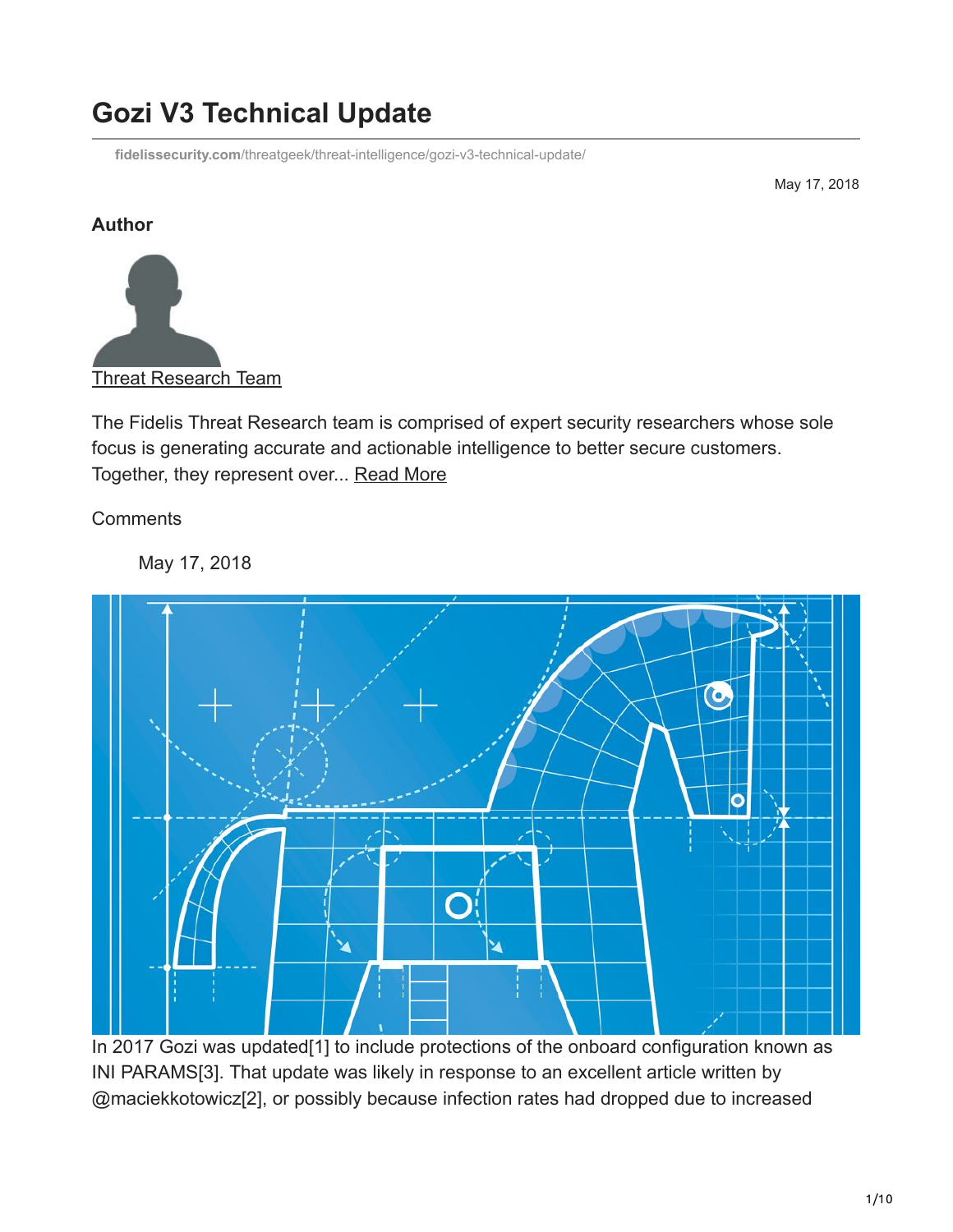coverage through various IOC extraction programs[4,7,8]. This post aims to fill any technical gaps related to the changes in this new evolution as compared to previous versions to show the similarities and differences between this new version and the previous one.

Previous major versions of Gozi include Dreambot[9] or the addition of P2P[9] mechanisms and IAP[2], which is an evolution of ISFB where serpent encryption was added and the panel was changed. These distinctions are important because while older ISFB code versions were leaked, these other code bases are not so widely spread.

#### **Key findings of this report:**

- 1. Bot DLL changes in how it's protected and stored in the loader
- 2. Onboard configuration changes in how the Bott DLL is protected and stored
- 3. Changes in joiner elements stored in the binary
- 4. Bot DLL now can come chopped up with a missing DOS header

Historically Gozi can be broken down into two major components; the loader portion and the DLL. Some actors have reused the DLL part since it was leaked with the ISFB leak in order to add a banking trojan module for added functionality(GOZNYM)[10].

Some of this usage as a module has caused quite a bit of confusion with naming, which in my mind just makes me think we should name distinct parts of malware and not just the entire package. More in-depth naming doesn't seem to happen until something is added, removed, or spun off, and then researchers are left to perform historical analysis and time consuming mapping of genealogies[2] and even then, sometimes get it wrong. For the purpose of this paper, however, we'll be using naming based on recovered panel code and major version changes since the ISFB leak along with historical analysis already conducted[2].

# **Gozi Loader**

As per the previous versions the loader still decodes it's bss section where it keeps all the strings that it will use.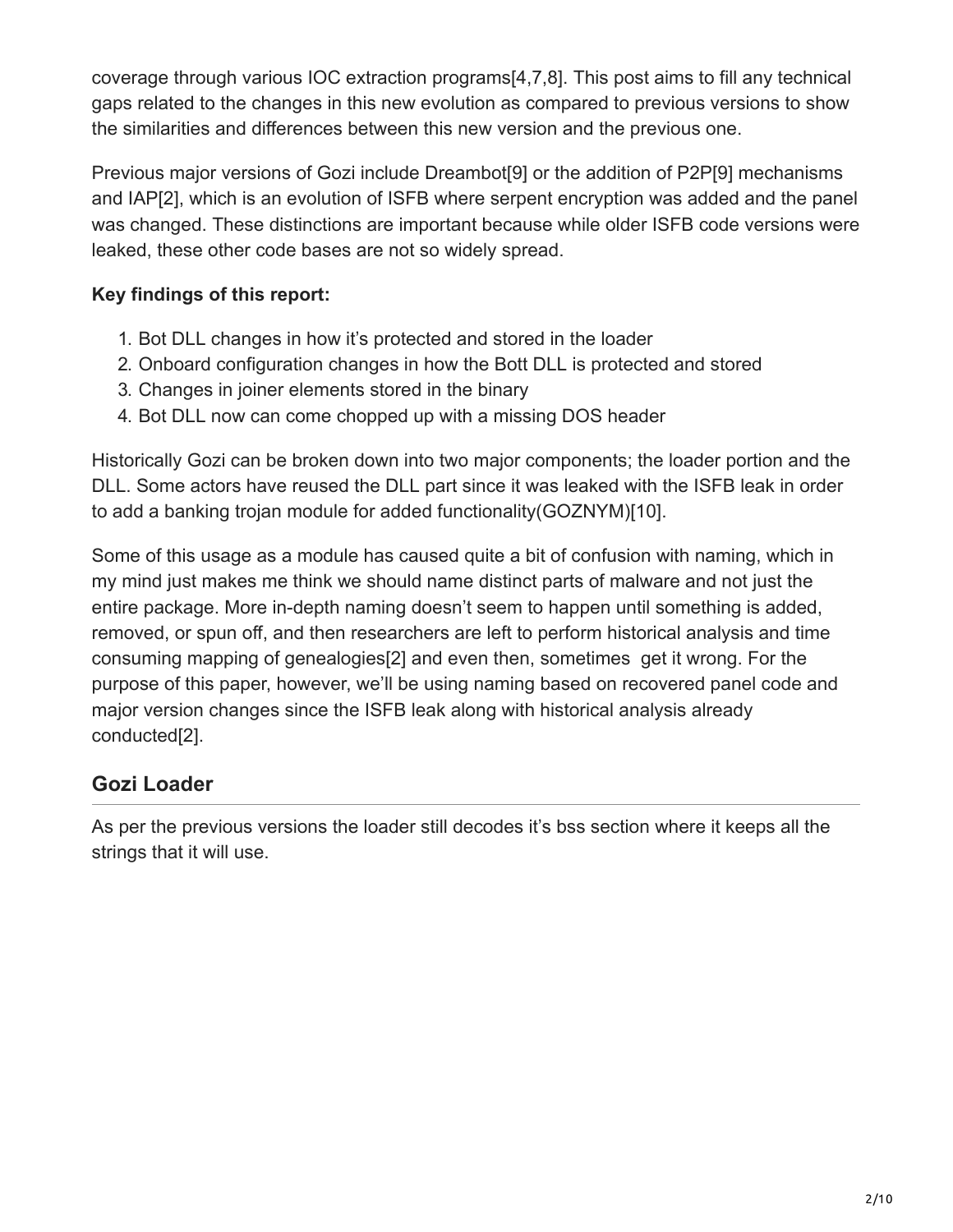

Figure 1 BSS decode

Most of the important data is still stored using the same Joiner code from the ISFB code on github[3], however instead of having all the data with an ADDON\_MAGIC stored in code caves, the data is instead stored as a table with a single 2 byte ADDON\_MAGIC value serving as a way to locate it.

| mov   | ebp, esp              |
|-------|-----------------------|
| sub   | esp, 14h              |
| mov   | eax, dword 1003014    |
| push  | esi                   |
| push  | edi                   |
| xor   | eax, 85EDFA66h        |
| push  | eax                   |
| lea   | eax, [ebp+var 14]     |
| push  | eax                   |
| lea   | eax, [ebp+var 10]     |
| xor   | edi, edi              |
| push  | eax                   |
| mou   | esi, ecx              |
| mov   | [ebp+var_8], edi      |
| call. | GetJoinerData 1001608 |
| test  | eax, eax              |
| jz    | loc 1001858           |
|       |                       |

Figure 2 GetJoinerData

The addon descriptor table has changed slightly and the relevant flags are part of the XOR value in the table. The only relevant flag currently used is relating to whether or not the data is compressed. In the event the data is compressed, it is decompressed using APLIB – if the data is not compressed, it is copied over.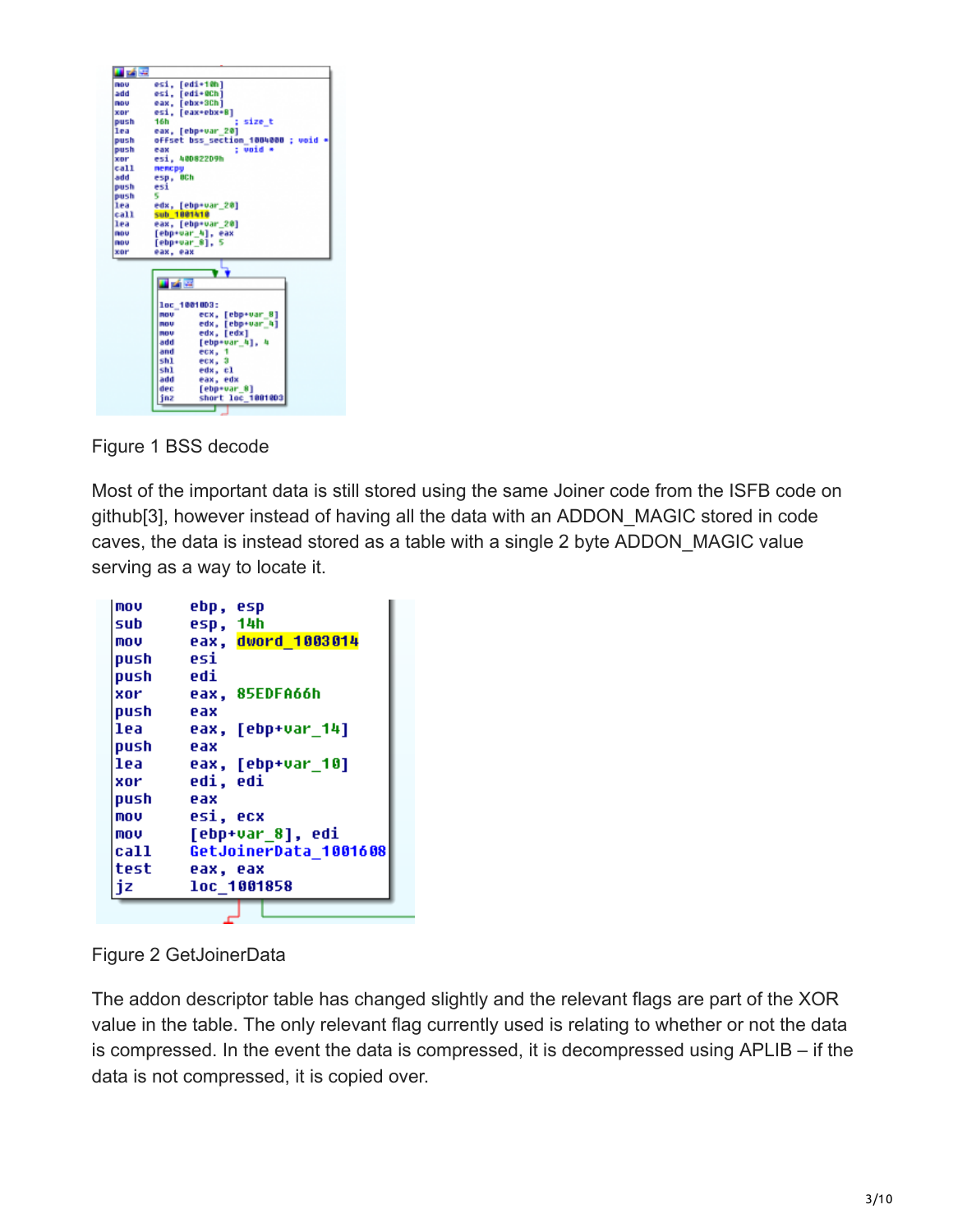| [ebp+var_h], 0<br>and<br>esi<br>push<br>esi, [ebx+B]<br>nov<br>edi.<br>push<br>edi. [ebx+0Ch]<br>nov<br>esi, eax<br>xer<br>edi, eax<br><b>xoom</b><br>eax, [esi+1]<br>lea<br>push<br>eax |                                                                                                                                                                              |
|------------------------------------------------------------------------------------------------------------------------------------------------------------------------------------------|------------------------------------------------------------------------------------------------------------------------------------------------------------------------------|
| call.<br>Allochen 1001332<br>test<br>еак, еак<br>[ebp+var B], eax<br>nov<br>short loc 1001247<br>jz                                                                                      |                                                                                                                                                                              |
| <b>Red War</b><br>test<br>íz                                                                                                                                                             | byte ptr [ebx]. 1<br>short loc 1001258                                                                                                                                       |
| おす                                                                                                                                                                                       | ■ 24 年                                                                                                                                                                       |
| push<br>eax<br>eax, [ebp+arg_0]<br>mou<br>add<br>eax, edi<br>call<br>aplib decompress 1001888<br>cro<br>eax, esi<br>jz<br>short loc 1001260                                              | 1ec_1001250:<br>ecx. [ebp+arq 0]<br>nov<br>push<br>esi<br>size t<br>200<br>edi, ecx<br>woid *<br>edi<br>push<br>: void +<br>push<br>eax<br>call<br>пепсру<br>add<br>esp. @Ch |

Figure 3 Xor Table and Compression Check

The loader is now based on an IAP variant and now comes with an onboard mangled DLL, the DLL is reconstructed using tables of offsets tacked on top as you can see below:

|                                                                | 画面<br>esi, [ebp+var 10]<br>FIG U       |
|----------------------------------------------------------------|----------------------------------------|
|                                                                | ebx<br>push                            |
|                                                                | push<br>л                              |
|                                                                | 1000h<br>push                          |
|                                                                | dword ptr [esi+10h]<br>push            |
|                                                                | edi<br>push<br>ca11<br>ds:UirtualAlloc |
|                                                                | ebx, eax<br><b>FIOU</b>                |
|                                                                | ebx, edi<br>CRD                        |
|                                                                | [ebp+var_C], ebx<br>FIG U              |
|                                                                | short loc 1801769<br>jnz               |
|                                                                |                                        |
|                                                                |                                        |
| ■ 24 元                                                         |                                        |
|                                                                |                                        |
| loc_1001769:                                                   |                                        |
| call<br>CopyDataSections 1001347                               |                                        |
| ecx, [esi+5Ch]<br><b>FIOU</b><br>eax. [esi+58h]<br><b>FIGU</b> |                                        |
|                                                                |                                        |

Figure 4 Reconstruct DLL Overview

After being reconstructed and having its imports fixed, you are left with a memory mapped DLL at the magic bytes PE but with the PE already stripped out. Fixing the code for static analysis involves either reconstructing the missing data – basically everything before the NT headers, or letting the malware load everything into memory and then dumping it. A walkthrough of the reconstruction process can be seen later in this write-up.

Most of the functions for this version are resolved manually, you can let the malware resolve its own dependencies and then use a script to auto rename the functions in the malware, or use any of a number of scripts available to rebuild the IAT from a dump[5].

# **Gozi DLL**

The DLL is similar to previous versions. It has an onboard public key, a wordlist that it will use to generate pseudo random strings and INI parameters. Also it comes with onboard algorithms used by previous versions, APLib(ISFB), Serpent CBC(IAP) and custom RSA encrypt/decrypt(ISFB).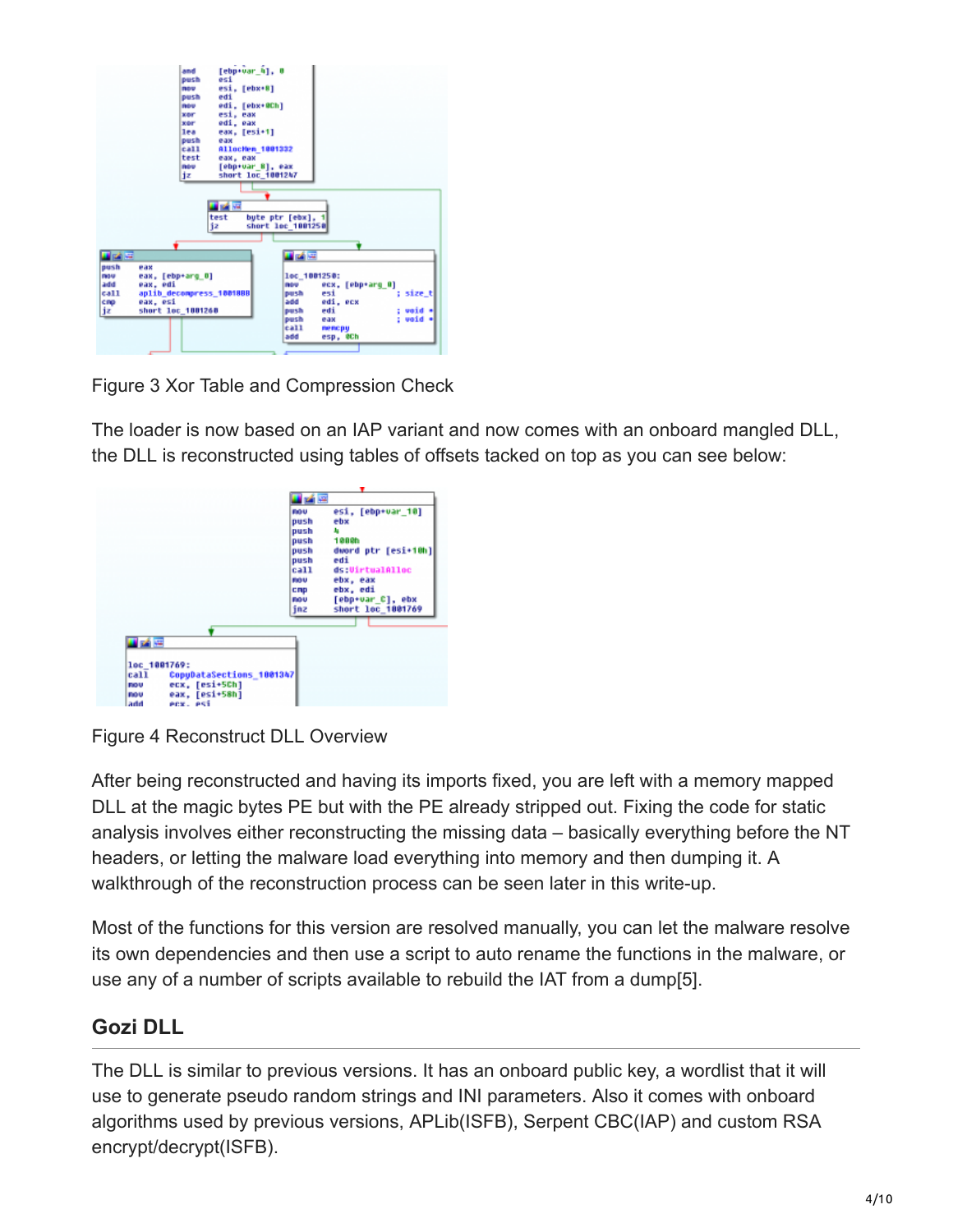

Figure 5 Parse onboard word list

The INI parameters are now protected a little more as compared to previous versions, the bot takes the last 128 bytes of data and then uses the ISFB routine RSAPublicDecrypt[6] to decrypt this block of data and parse out the encrypted data it wants to use.

|                                                   | push<br>eax<br>push<br>[ebp+arq 0]<br>GET_Joiner_26AA9<br>call<br>test<br>eax, eax<br>jz<br>loc 23181                                |
|---------------------------------------------------|--------------------------------------------------------------------------------------------------------------------------------------|
| 國国                                                |                                                                                                                                      |
| push<br>lea<br>push<br>lea<br>ca11<br>nov<br>test | length<br>$[$ ebp+var $_8]$<br>edi, [ebp+var_8]<br>data<br>$[$ ebp+var 4]<br>ebx, [ebp+var C]<br>sub 27E37<br>edi, eax<br>edi<br>edi |

Figure 6 Get joiner section and decode

| mov  | eax, [ebp+arq 0]              |
|------|-------------------------------|
| lea  | eax. [eax+edi-80h]            |
| push | eax                           |
| lea  | eax, [esp+6Ch+var 54]         |
| push | eax                           |
| lea  | eax, [esp+70h+var_40]         |
| push | eax                           |
| mou  | eax, [ebp+arq 8]              |
| call | <b>RsaPublicDecrypt 245E9</b> |
| test | eax, eax                      |
| nz   | <b>10c 2178E</b>              |

Figure 7 RSAPublicDecrypt from ISFB

In this case, the data that is parsed out ends up being the Serpent key to decrypt the data itself.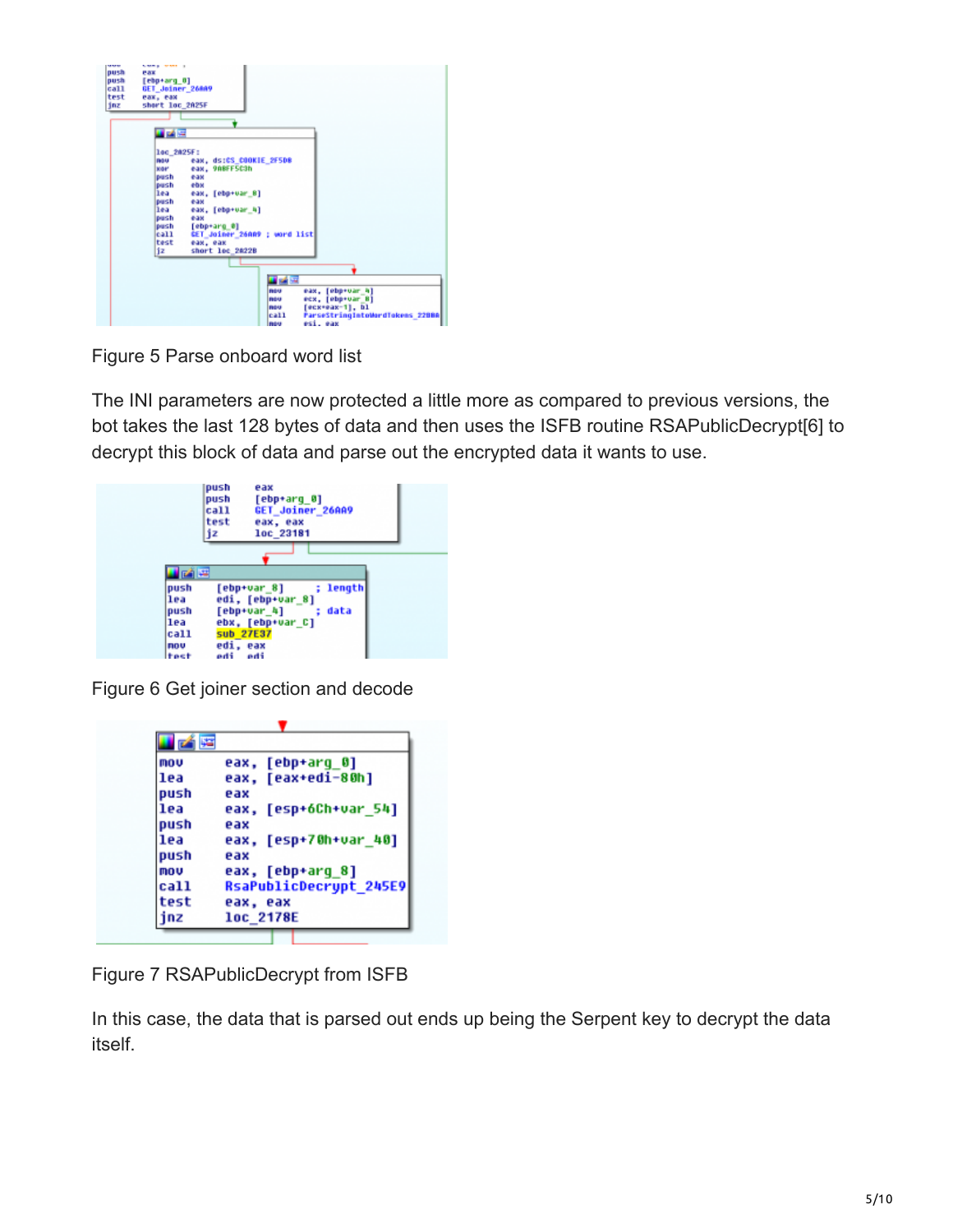| 乙降         |                           |
|------------|---------------------------|
|            |                           |
| loc 2173F: |                           |
| push       | A                         |
| lea        | eax, [esp+6Ch+var 30]     |
| push       | eax                       |
| llea       | eax, [esp+70h+var 58]     |
| push       | eax                       |
| l 1e a     | eax, [esp+74h+var 5C]     |
| push       | eax                       |
| push       | [ebp+arq 0]               |
| mou        | eax, edi                  |
| ca11       | SerpentCryptDecrypt_2102D |
| test       | eax, eax                  |
| jnz        | short loc 21776           |
|            |                           |

Figure 8 Rest of data Serpent decrypted

To do this in python we encrypt the data with the RSA public key which decrypts out the data we need. After skipping 16 bytes the bot takes the next 16 bytes and uses this as a Serpent key which is then used to decrypt the INI parameters in CBC mode with a NULLed IV – similar to how it would previously encode its URI string (python example code can be seen in the appendix [A 1]). In order to utilize the RSA public key however we need to do a bit of conversion work and decompress it if the flag is set [A 2].

# **Reconstructing the mangled DLL**

When reconstructing the DLL, we find that it gets APLib decompressed with another magic two bytes on top 'PX'.

| Offset (h) |                |                |           | 00 01 02 03 04 05 06 07 08 09 0A 0B OC OD OE OF    |          |          |                   |    |                |           |                   |                |          |                |    |                                |
|------------|----------------|----------------|-----------|----------------------------------------------------|----------|----------|-------------------|----|----------------|-----------|-------------------|----------------|----------|----------------|----|--------------------------------|
| 00000000   | kα             |                |           | 58 00 00 E1 6B 3A 64 25 F1 00 00                   |          |          |                   |    |                |           |                   |                |          | 65 OB 00 00    |    | PX6k:d\ñe                      |
| 00000010   | 00             | 20             |           | 01 00                                              | $\infty$ |          | 01 00 00 CC D3    |    |                | 00        | 00                |                |          | B4 00 00 00    |    | . 10. . <sup>.</sup>           |
| 00000020   | CC             | 00             | 00        | OQ                                                 | 50       | E1 00 00 |                   | 41 | 0 <sub>0</sub> | 00        | OQ                | $_{\text{TO}}$ | $\alpha$ | 00 00          |    | 1P680                          |
| 00000030   | $\Box$         | DD             | 00        | 00                                                 | 70 02    | 00 00    |                   | 80 | 01             | 00        | 00                | 00             |          | 18 01 00       |    |                                |
| 00000040   |                | 8C 01          |           | 00 00 19 09 00 00 00 00                            |          |          |                   |    |                |           | 88 88 88 88 88 88 |                |          |                |    | C. C.                          |
| 00000050   | n <sub>n</sub> | <b>DD</b>      |           | 88 88 88 88 88 89 88 89 88 89                      |          |          |                   |    |                |           | 00 00 31 04 00 00 |                |          |                |    | . ¨ 1                          |
| 00000060   | 4C             |                |           | 01 05 00 18 36 00 00 00 10                         |          |          |                   |    |                | <b>DD</b> | 00 00 00 00 00    |                |          |                |    | 5. 6.                          |
| 00000070   | 25             | <b>DD</b>      |           | 00 00 00 B4 00 00 20 00                            |          |          |                   |    |                | <b>DD</b> |                   |                |          | 60 00 10 00 00 |    | terries as about               |
| 00000080   | 00             | 20             |           | 00 00 25 C1 00 00 00 12                            |          |          |                   |    |                | <b>DD</b> | 00 40 00 00 40    |                |          |                |    |                                |
| 00000090   | 00             | FO             |           | 00 00 00 10 00 00 25 03 00 00 00 06 00 00          |          |          |                   |    |                |           |                   |                |          |                |    |                                |
| 000000A0   | 40             | 00             |           | 00 00 00 00 01 00 00 10                            |          |          |                   |    |                | 00        | 00 25 19 00 00    |                |          |                |    | BA0                            |
| 00000080   | 00             | 08             |           | 00 00 40 00 00 00 00 10                            |          |          |                   |    |                |           | 01 00 00 10 00 00 |                |          |                |    | . B A                          |
| 00000000   |                | 25 E1          | 00        | 00 00 10 00 00 40 00                               |          |          |                   |    |                |           | 00 40 54 D6 00 00 |                |          |                |    | 46. B. . 870. .                |
| 00000000   | 00             | 00             |           | 00 00 00 00 00 00 18 07                            |          |          |                   |    |                | 00        | 00 D4 D1 00 00    |                |          |                |    | . × 08.                        |
| 000000E0   | кn             | DS             | 00        | 00                                                 |          |          | 00 00 00 00 00 00 |    |                | 00        | 00                |                |          | 30 37 00 00    |    | e0. 0*                         |
| 00000070   | 68             | D1             | 00        | 00                                                 |          |          | DC D4 00 00 00    |    | 00             | 00        | 00                |                |          | 00 00 00 00    |    | hR. . 40.                      |
| 00000100   | <b>DA</b>      | D <sub>D</sub> | 00        | $_{00}$                                            |          |          | 30 10 00 00 00    |    | D 6            | <b>DD</b> | 00                |                |          | 00 00 00 00    |    | . 0. . < 0. 0.                 |
| 00000110   | $\Box$         | D <sub>D</sub> | 00        | 00 34 19 00 00 88                                  |          |          |                   |    | D1             | DD.       | $_{00}$           |                |          | 80 P4 00 00    |    | 40"Ñ@ô                         |
| 00000120   | $\Box$         | $\Box$         | 00        |                                                    |          |          | 00 00 00 00 00 88 |    | D SI           | <b>DD</b> | <b>DD</b>         |                |          | 00 10 00 00    |    | . <sub>.</sub> 0. <del>.</del> |
| 00000130   | 2n             | D6             |           | 00 00 00 00 00 00 00                               |          |          |                   |    | <b>DD</b>      | <b>DD</b> | 00 FS DC 00 00    |                |          |                |    |                                |
| 00000140   | $\Delta$ D     | D1             | <b>DD</b> |                                                    |          |          | 00 DC D5 00 00 00 |    | 00             | <b>DD</b> |                   |                |          | 00 00 00 00 00 |    | 8. . 00.                       |
| 00000150   | 98             | EO             |           | 00 00 5C D1 00 00 E8 D6                            |          |          |                   |    |                | <b>DD</b> | 00 00 00 00       |                |          |                | OO | $-a18e0$                       |
| 00000160   | 00             | 00             |           | 00 00 BC E0 00 00 68 D2                            |          |          |                   |    |                | 00        | 00 00 00 00 00    |                |          |                |    | . 48. h0.                      |
| 00000170   | 00             | 00             |           | 00 00                                              |          |          | 00 00 00 00 00    |    | 00             | 00        | 00                |                |          | 00 00 00 00    |    |                                |
| ---------  |                |                |           | 85 85 55 55 35 85 85 55 85 55 85 55 55 15 85 55 55 |          |          |                   |    |                |           |                   |                |          |                |    | A A AA WA                      |

Figure 9 Mangled DLL

Taking another look at the copy screenshots above we can see that the 5<sup>th</sup> dword in will be the total memory section to be allocated: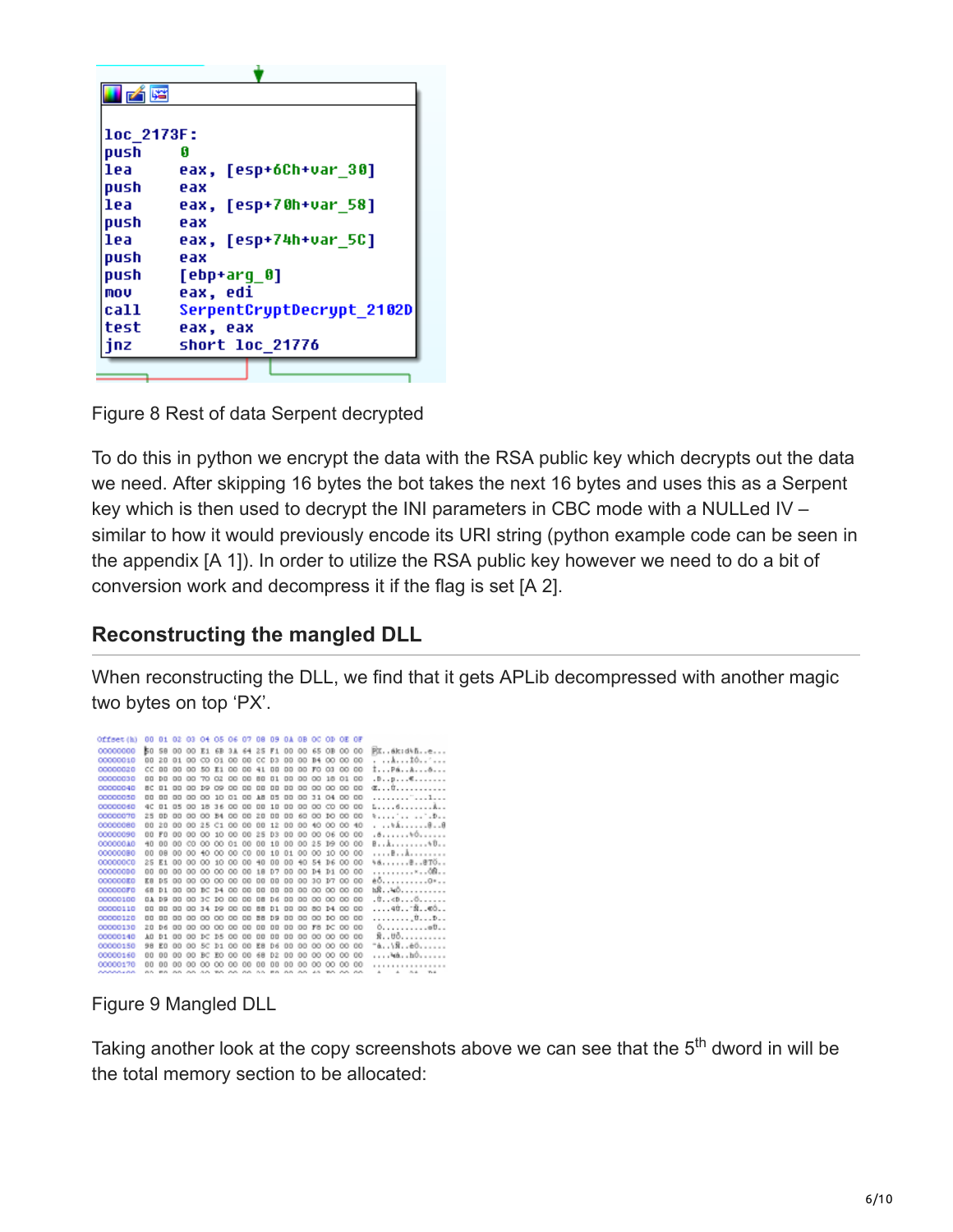|                                                                                                                                                     | 西南區                                                                                               |                                                                                                                                                                 |
|-----------------------------------------------------------------------------------------------------------------------------------------------------|---------------------------------------------------------------------------------------------------|-----------------------------------------------------------------------------------------------------------------------------------------------------------------|
|                                                                                                                                                     | FIG U<br>push<br>push<br>push<br>push<br>push<br>ca11<br><b>FIOU</b><br>CRP<br><b>FIGU</b><br>jnz | esi. [ebp+var 10]<br>ebx<br>п<br><b>1000h</b><br>dword ptr [esi+10h]<br>edi<br>ds:UirtualAlloc<br>ebx, eax<br>ebx, edi<br>[ebp+var_C], ebx<br>short loc_1001769 |
| 立之座<br>loc 1001769:<br>call<br>CopyDataSections 1001347<br>ecx. [esi+5Ch]<br><b>FIOU</b><br>eax, [esi+58h]<br><b>FIGU</b><br>add<br><b>ACX. ASS</b> |                                                                                                   |                                                                                                                                                                 |

Figure 10 DLL Reconstruction memory allocation

From there execution is handed off to a routine that will be responsible for parsing the headers of the mangled DLL data to properly map it into memory. This routine uses the word value at offset 0x62 to perform a loop involving a call to copy data into our newly allocated section:



Figure 11 DLL Reconstruct – Section Copy Loop

The word value at offset 0x62 then is our number of sections we will be mapping into memory, from there the following code is given a pointer to offset 0x6c – where it begins copying data based on what it reads at offset -4, 0, +4 and +8. So, a list of structures starts at 0x68 offset and the length of list is at offset 0x62. Since the data is immediately passed to memcpy it makes it easier to parse the meaning of the values:

```
struct section {
            int to_offset;
            int final_length;
            int from_offset;
            int length;
```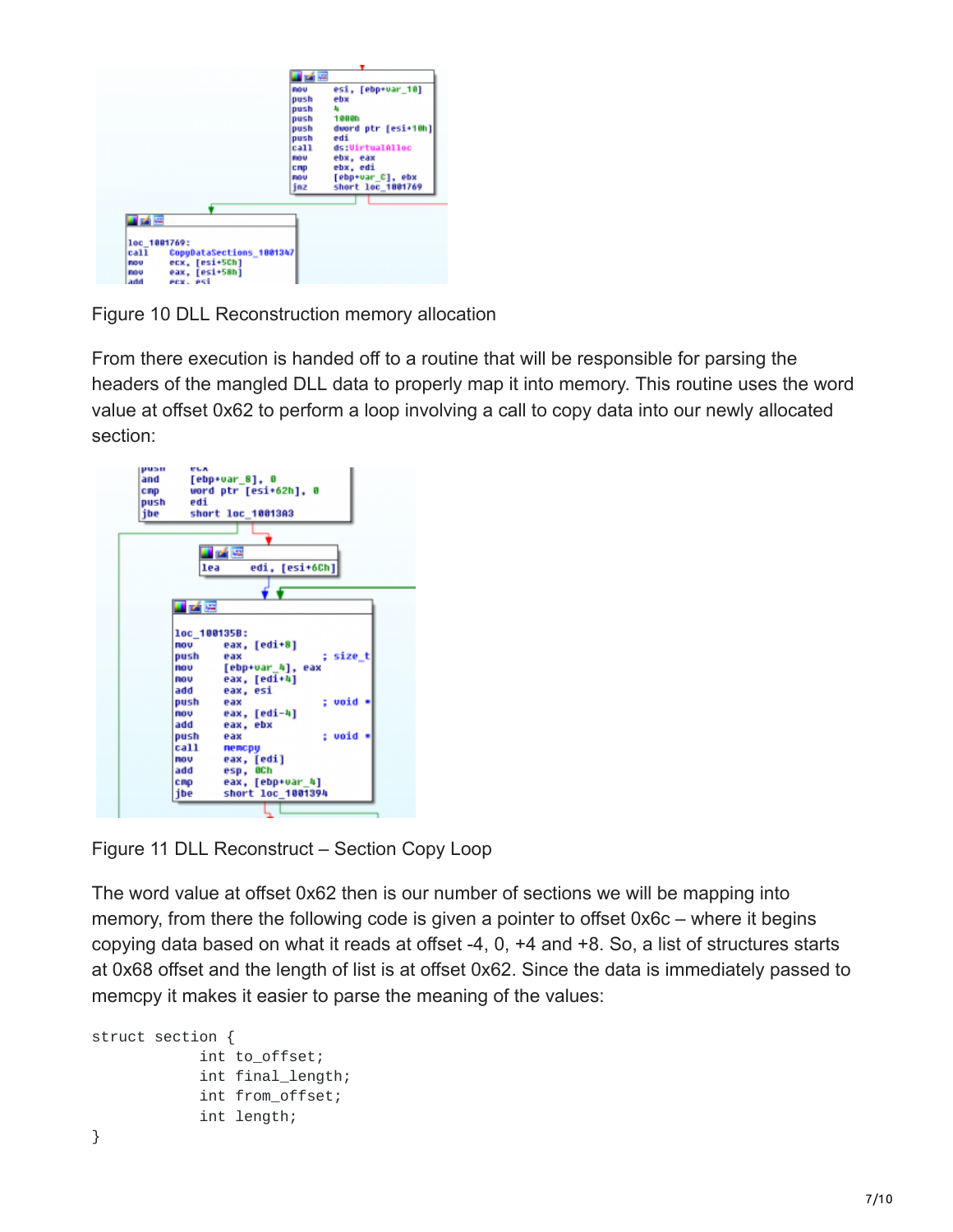Figure 12 DLL Reconstruct – section structure

| sub              | eax, [ebp+var 4]        |
|------------------|-------------------------|
| push             | ; size_t<br>eax         |
| nov              | eax, [edi-4]            |
| add              | eax, [ebp+var 4]        |
| push             | int<br>G                |
| add              | eax, ebx                |
| push             | ; void<br>eax           |
| call <b>call</b> | nemset                  |
| add              | esp, OCh                |
|                  |                         |
| u på lei         |                         |
|                  | loc 1001394:            |
| MOUZX            | eax, word ptr [esi+62h] |
| inc              | [ebp+var 8]             |
| add              | edi, 14h                |
| cmp              | [ebp+var_8], eax        |
| ib               | short loc 100135B       |

Figure 13 DLL Reconstruct – Next section

To get to the structure 0x14 is added to the pointer meaning that each structure in the list takes up 20 bytes. Reconstruction can be seen a little easier through python pseudocode:

```
(dc,dc,dc,dc,sz) = struct.unpack_from('<IIIII', data)
ret\_out = 'x00' * sznum_secs = struct.unpack_from('<H', data[0x62:])[0]
temp = data[0 \times 6c - 4:]for i in range(num_secs):
    (to_off,final_l,from_off,l) = struct.unpack_from('<IIII', temp)
    ret_out =ret_out[:to_off]+data[from_off:from_off+l]+ret_out[to_off+l:]
    temp = temp[0x14:]return ret_out
```
Figure 14 DLL Reconstruct – Python code example

After being reconstructed you are left with a DLL that has been mapped into memory at the start of the IMAGE\_NT\_HEADERS but with the "PE" wiped out.

Oddly enough the dreambot version for v3 does not come with a mangled DLL but instead is APLib compressed -> structified -> serpent CBC encrypted. The serpent key is hidden at the end, similar to the INI parameters, as previously explained by using RSAPublicDecrypt.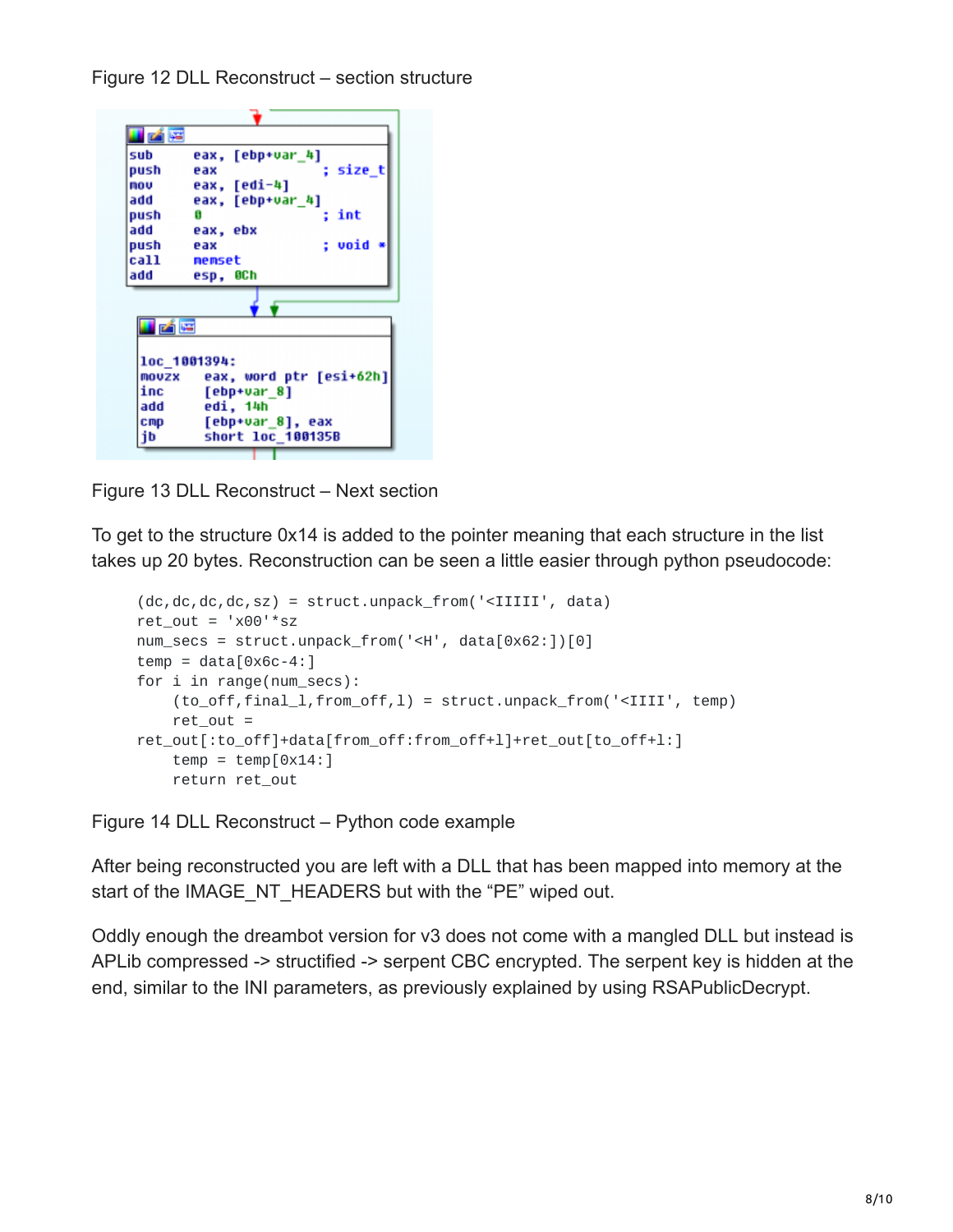

Figure 15 RSAPublicDecrypt followed by serpent decrypt

Within the DLL whether decompressed or reconstructed we can find the INI parameters that are most interesting to people as it's where the C2 information is stored. From the previous version just add an RSAPublicDecrypt, parse out the serpent key and then use serpent CBC to decrypt the data.

# **Conclusion**

There have been a number of smaller and less talked about versions pop up aside from this one, so what makes this one special? It's very common for malware authors to reuse proven code libraries and code bases to either enhance their own malware or to create a variant of an older version. So what makes this v3? The answer is that it's code and obfuscation that appears to be expanding upon the last major version outlined within the community. Whether or not that is the case or if that code base was packaged up and sold off remains to be seen.

A number of other versions of this malware family have popped up over the years where people have performed slight modifications, for example changing the ADDON\_MAGIC in the ISFB code base. These sorts of one off versions have also popped up in the versions after IAP – which, as you might recall from the introduction, has a code base that is not as readily available as ISFB. So whatever version this one wants to be is fine but at the end of the day it's a new variant of Gozi and hopefully this paper has helped explain how it fits into the family.

#### **IOCs:**

```
V3:
```

```
1d8a0f9c987bf0332fbb3d41b002c0d379c38564ceeaee402c0a0681ecb93be1
92e0f1754394b5a19595c7c5ce03c0d29be1f0e28b5e9c9c61bde2918572f31a
2d2e4985cc102109505c1a69d24ead1664adfe3ba382fc330ba73771d64cd924
```
### **One offs:**